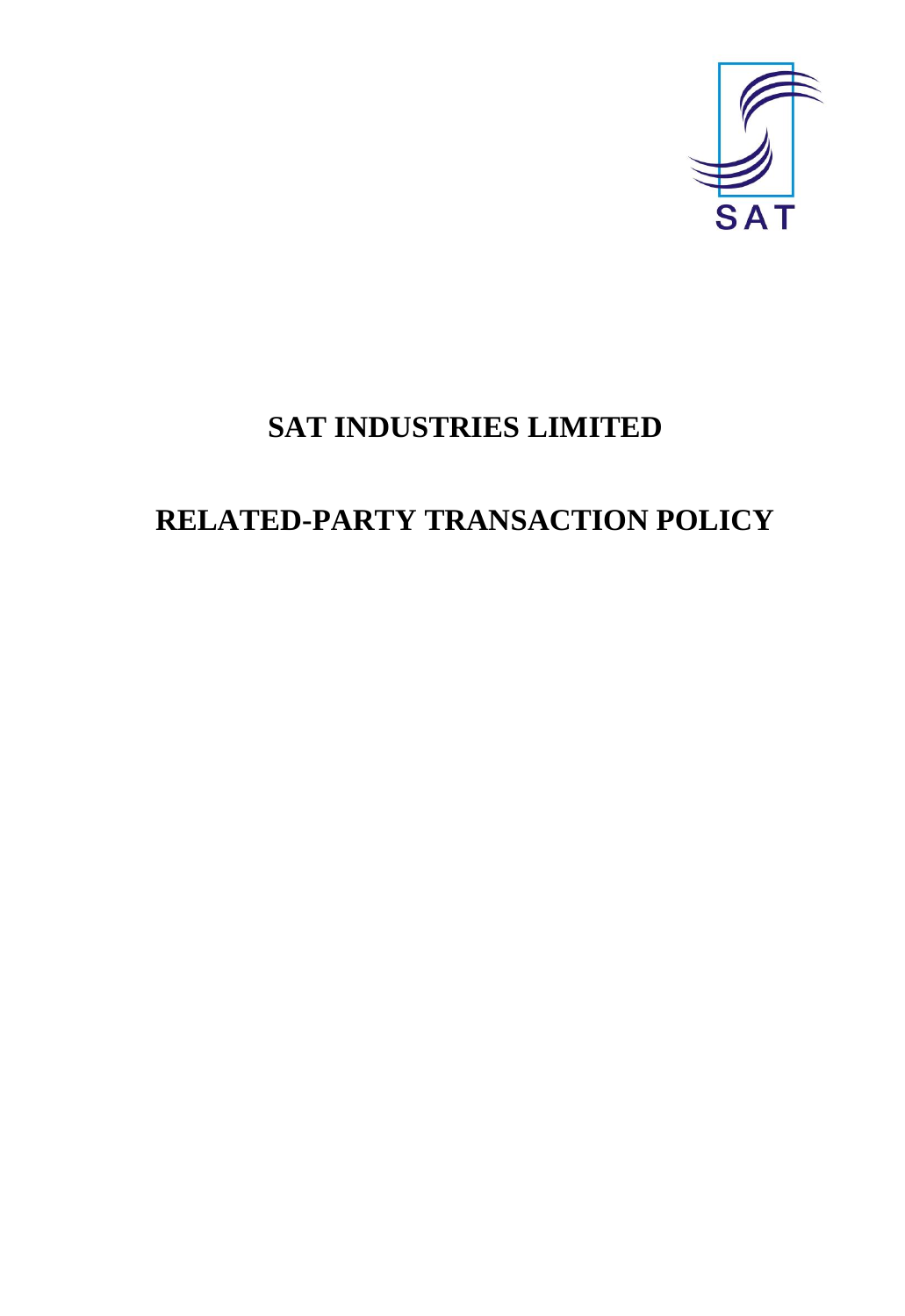

# **OBJECTIVE**

Sat Industries Limited (the "Company" or "SIL") may, in the ordinary course of business, enter into transactions with a Related Party or parties.

The Board of Directors (the "Board") of SIL has adopted this Related-Party Transactions Policy (the "Policy") to set forth the procedures under which transactions with Related Parties shall be reviewed for approval or ratification.

The Audit Committee will review and may amend this policy from time to time*.* This Policy also aims to comply with the provisions of the Companies Act, 2013 and rules framed thereunder and Clause 49 of the Listing Agreement with the Stock Exchanges. No Related-Party Transaction may be entered into by the Company, except in accordance with the provisions of this Policy.

# **DEFINITIONS**

**"Related Party"-** an entity shall be considered as related to the company if:

(i) such entity is a related party under Section 2(76) of the Companies Act, 2013; or (ii) such entity is a related party under the applicable accounting standards.

**"Related-Party Transaction"**, means any transaction involving transfer of resources, services or obligations between a company and a Related Party, regardless of whether a price is charged. A "transaction" with a related party shall be construed to include single transaction or a group of transactions in a contract.

**"Material Related-Party Transaction"** means any transaction/ transactions to be entered into individually or taken together with previous transactions during a financial year exceed the threshold specified in the section under Material Related-Party Transactions.

**'Arm's length transaction'** means a transaction between two related parties that is conducted as if they were unrelated, so that there is no conflict of interest.

#### **REVIEW AND APPROVAL OF RELATED-PARTY TRANSACTION**

- 1. The Audit Committee of the Board will review and, if appropriate, approve Related-Party Transactions. Accordingly, at the first meeting of the Audit Committee in every financial year, management shall present to the committee the following information with respect to all Related Party Transactions expected to be entered into during that financial year:
	- a. the name of the Related Party;
	- b. the Related Party's interest in the transactions, including the Related Party's position or relationship with, or ownership of, any entity that has an interest in the transactions;
	- c. the estimated rupee value of the transactions;
	- d. a general description of the transactions, including material terms and conditions;
	- e. in case of loans, the aggregate amount of loans and the rate of interest payable on such loans;
	- f. in case of guarantees issued, the aggregate amount of guarantees and commission to be payable on such guarantees;
	- g. an assessment of whether the transactions are on terms that are comparable to the terms available to unrelated third parties or to employees generally; and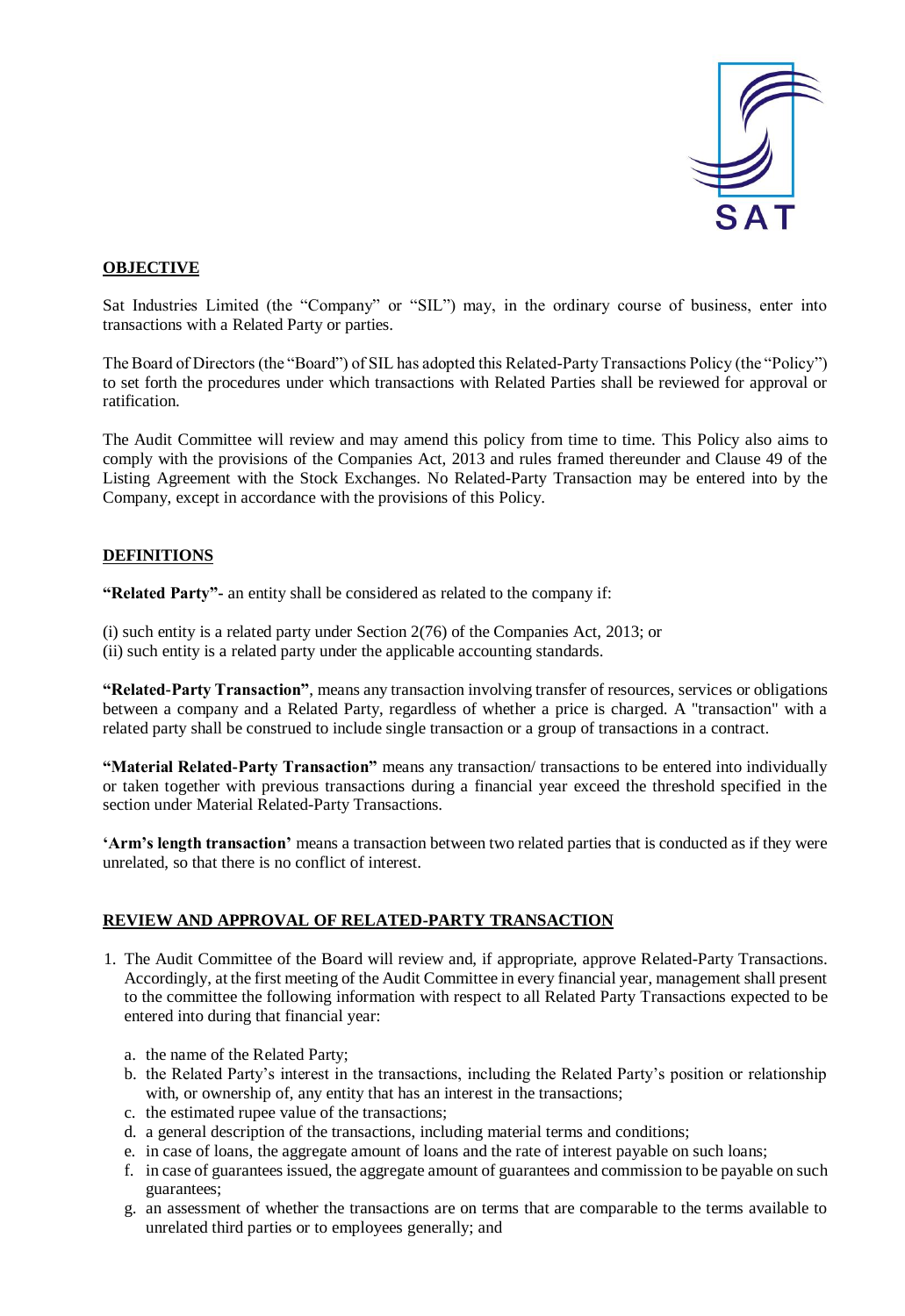

h. any other material information regarding the transaction(s) or the Related Party's interest in the transaction(s).

After reviewing such information, the members of the Audit Committee (without the participation the Committee member(s) interested in the transaction, if any) shall approve or disapprove such transactions. Omnibus approval of such transactions shall be given only if it is determined by the Committee that such transactions are:

- a) repetitive in nature and that such approval is in (or not inconsistent with) the best interests of the Company and its shareholders;
- b) to be entered into by the Company on terms that are comparable to those that would be obtained in arm's length transactions with unrelated third parties; and
- c) In the ordinary course of the business of the Company. (Ordinary course of business for this purpose will cover the businesses of SIL, its subsidiaries and usual transactions, customs and practices of a business and would include activities to be carried out incidental to or to facilitate the business of SIL, its subsidiaries and is usual or customary to the Company and/ or its line of business).

Such omnibus approval shall specify:

- (i) the name/s of the related party,
- (ii) nature of transaction, period of transaction, maximum amount of transaction that can be entered into, and
- (iii) the indicative base price / current contracted price and the formula for variation in the price if any

The Audit Committee may grant omnibus approval for transactions not exceeding Rs.1 crore in value per transaction. The Audit Committee shall review, on a quarterly basis, the details of Related Party Transactions entered into by the company pursuant to each of the omnibus approval given. Such omnibus approvals shall be valid for a period not exceeding one year and shall require fresh approvals after the expiry of one year"

- 2. No member of the Audit Committee shall participate in the review, consideration or approval of any Related-Party Transaction with respect to which such member or any of his or her relatives is a Related Party.
- 3. If any material information with respect to such transactions shall change subsequent to the Committee's review of such transactions, management shall provide the Committee with updated information at a subsequent meeting and will get the changes approved afresh by the Committee.
- 4. If any additional Related-Party Transactions are proposed to be entered into subsequent to the Committee's first meeting in the financial year, management shall present such transactions to the Committee for approval before entering into such transaction (which can be taken by calling a meeting or by resolution passed through circulation).
- 5. All the directors are required to declare and disclose their concerns or interests in any company or companies or bodies corporate at the first Board meeting in every financial year and subsequently whenever there is any change therein.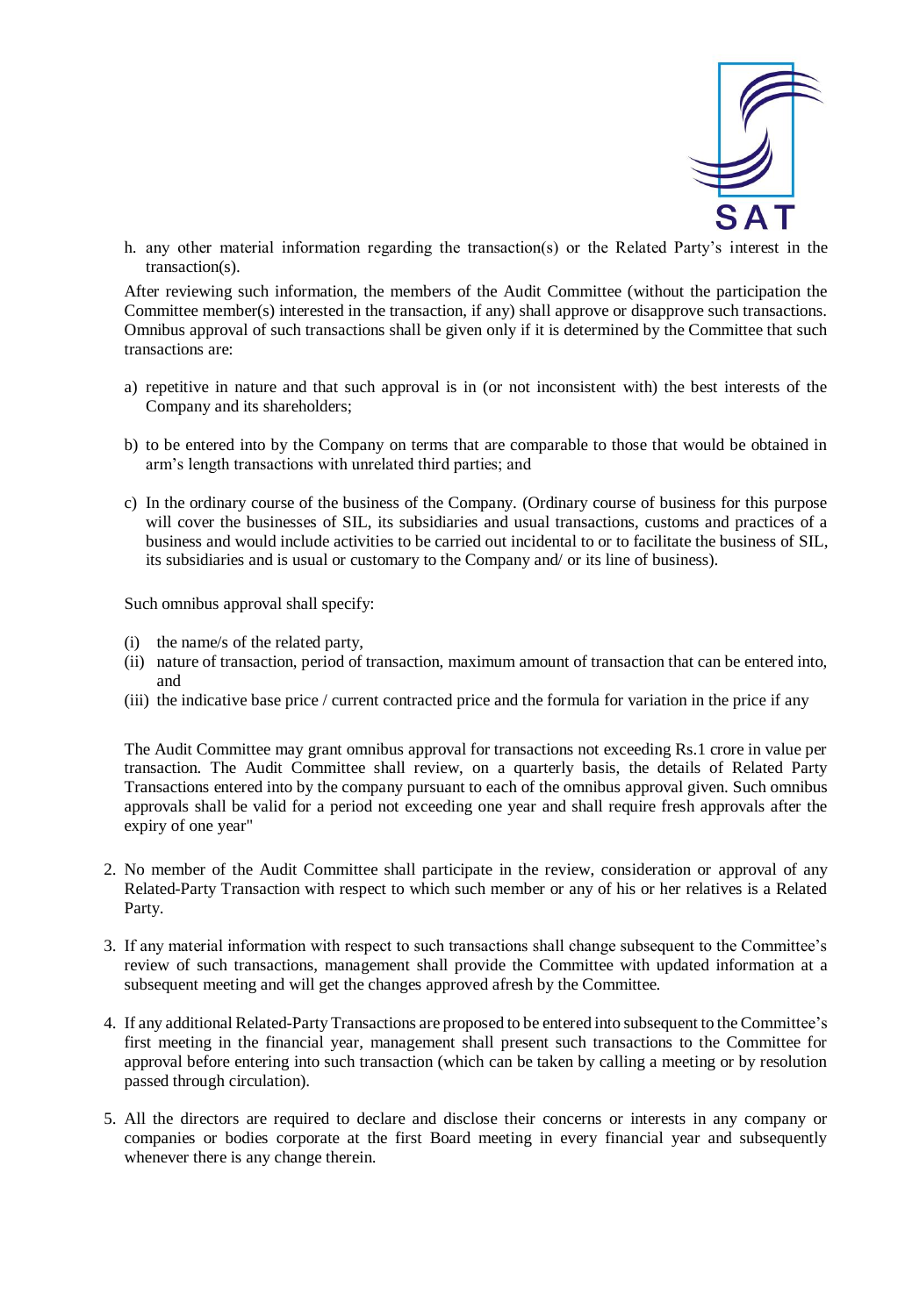

# **APPROVAL OF THE BOARD AND THE SHAREHOLDERS**

The Audit Committee shall report all "Material Related-Party Transactions" to the Board of Directors. The Company will also seek shareholders' approval for "Material Related-Party Transactions" in the Annual General Meeting of the year in which the Related-Party Transaction is undertaken or by postal ballot process. The resolution will be a special resolution and all the related parties (if any) will abstain from voting on such resolution irrespective of whether the concerned entity is a party to the particular transaction or not.

The approval of the Audit Committee and the Shareholders shall not be required for transactions entered into between a holding company and its wholly owned subsidiary.

| <b>Category of Transactions</b>                                                                                                                                  | <b>Material Related-Party</b><br><b>Transactions - Companies</b><br>Act 2013 (not in ordinary<br>course of business and not<br>on an arm's length basis) | <b>Material Related-Party</b><br><b>Transactions - SEBI</b>                                                                              |
|------------------------------------------------------------------------------------------------------------------------------------------------------------------|----------------------------------------------------------------------------------------------------------------------------------------------------------|------------------------------------------------------------------------------------------------------------------------------------------|
| Sale, purchase or supply of any<br>goods or materials                                                                                                            | 10% or more of the turnover<br>of the Company                                                                                                            |                                                                                                                                          |
| Selling or otherwise disposing<br>of, or buying, property of any<br>kind;                                                                                        | 10% or more of net worth of<br>the Company                                                                                                               | Transaction(s) to be entered                                                                                                             |
| Leasing of property of any kind;                                                                                                                                 | 10% or more of the turnover<br>of the Company                                                                                                            | into individually or taken<br>together with previous                                                                                     |
| Availing or rendering of any<br>services;                                                                                                                        | 10% or more of the turnover<br>of the Company                                                                                                            | transactions<br>during<br>a<br>financial year, exceeds ten                                                                               |
| Related<br>Such<br>Party's<br>appointment to any office or<br>place of profit in the company,<br>subsidiary company<br>its<br><sub>or</sub><br>associate company | At a monthly remuneration<br>exceeding Rs 2.5 lakh                                                                                                       | of the<br>percent<br>annual<br>consolidated turnover of the<br>Company as per the last<br>audited financial statements<br>of the Company |
| Underwriting the subscription of<br>any securities or derivatives<br>thereof, of the company                                                                     | Exceeding 1% of net worth of<br>the Company                                                                                                              |                                                                                                                                          |
| Any other transaction                                                                                                                                            | Not applicable                                                                                                                                           |                                                                                                                                          |

#### **Material Related Party Transactions will be determined as per the following rules:**

#### **DISCLOSURE**

Disclosure will be made in the Company's Annual Report of the particulars of the contract and arrangement along with the justification for entering into such contracts/arrangements with the Related Parties as part of Directors' Report. This Policy will also be uploaded on the website of SIL and a web link thereto shall be provided in the Annual Report of SIL.

The Company will also disclose the details of all material Related Party on a quarterly basis along with the compliance report on corporate governance filed with the stock exchanges under clause 49 of the Listing agreement.